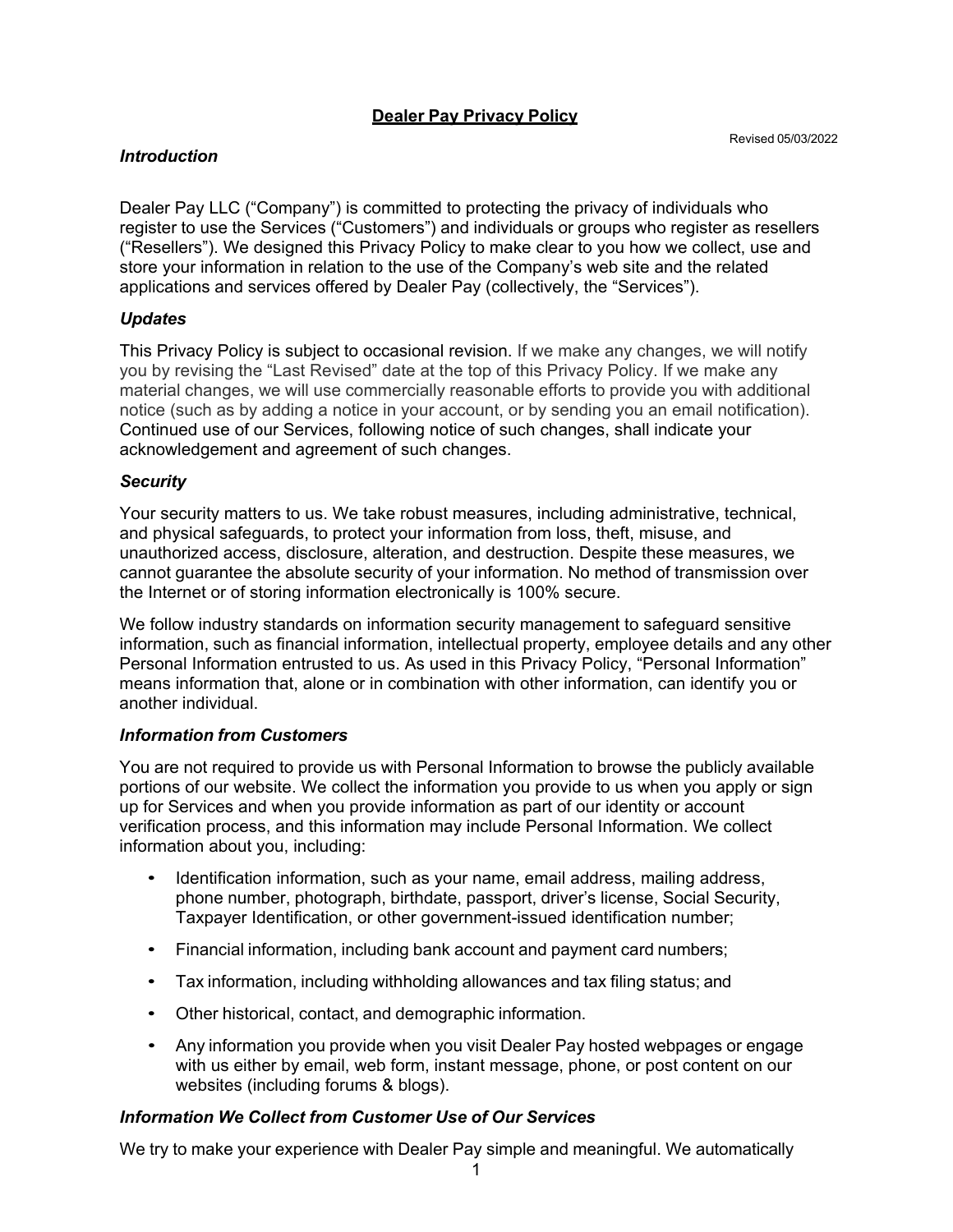collect information about you when you use our Services or website, including:

- **Transaction Information**. When you use our Services to accept, request or record payments, we collect information about when and where the transactions occur, the names of the transacting parties, a description of the transactions, the payment or transfer amounts, billing and shipping information, and the devices and payment methods used to complete the transactions.
- **Location Information**. Through our applications, we collect information about the location of your device.
- **Device Information**. We collect specific information about your device when you access our Services, including your hardware model, operating system and version, unique device identifier, mobile network information, and information about the device's interaction with our Services. We may also identify other software running on the device for anti-fraud and malware-prevention purposes (but will not collect any content from such software).
- **Use Information**. We collect information about how you use our Services, including your access time, browser type and language, and Internet Protocol ("IP") address.
- **Your Customers**. We collect Personal Information about your customers that you share with us or that customers provide at checkout.
- **Information Collected by Cookies.** We use various technologies to collect information when you use our Services, including sending cookies to your device. Cookies are small data files that are stored on your hard drive or in your device memory when you visit a website or view a message. Among other things, cookies support the integrity of our registration process, retain your preferences and account settings, and help evaluate and compile aggregated statistics about user activity. We do not store unencrypted Personal Information in cookies. *Opting out*: You may be able to opt out of cookie-supported customized ads through your web browser software or by visiting the Ads Preferences Manager, and the Google Analytics Optout Browser Add-on. If you use our website without opting out, this means that you understand and agree to data collection for the purpose of providing you with remarketing ads. Please keep in mind that removing or blocking cookies can negatively impact your user experience and parts of our website may no longer be fully accessible.

## *Information from Reseller*

Resellers are individuals or groups that have agreed to the terms of the Dealer Pay Reseller Agreement, to work with Dealer Pay to promote the Services by (a) referring clients to Dealer Pay; or (b) reselling Dealer Pay Services.

We collect the information you provide to us when you sign up for a Reseller Account and when you sign up one of your customers for our Services. We collect information about you, including:

- Your name, company name, website, phone number(s), address,business type, email address, and banking information. We use this information to work with you, confirm your identity, contact you, and pay you.
- The Personal Information about your customers that you share with us or that they provide to us directly. We use this information to work with you and to provide our Services to your customers. If you provide Personal Information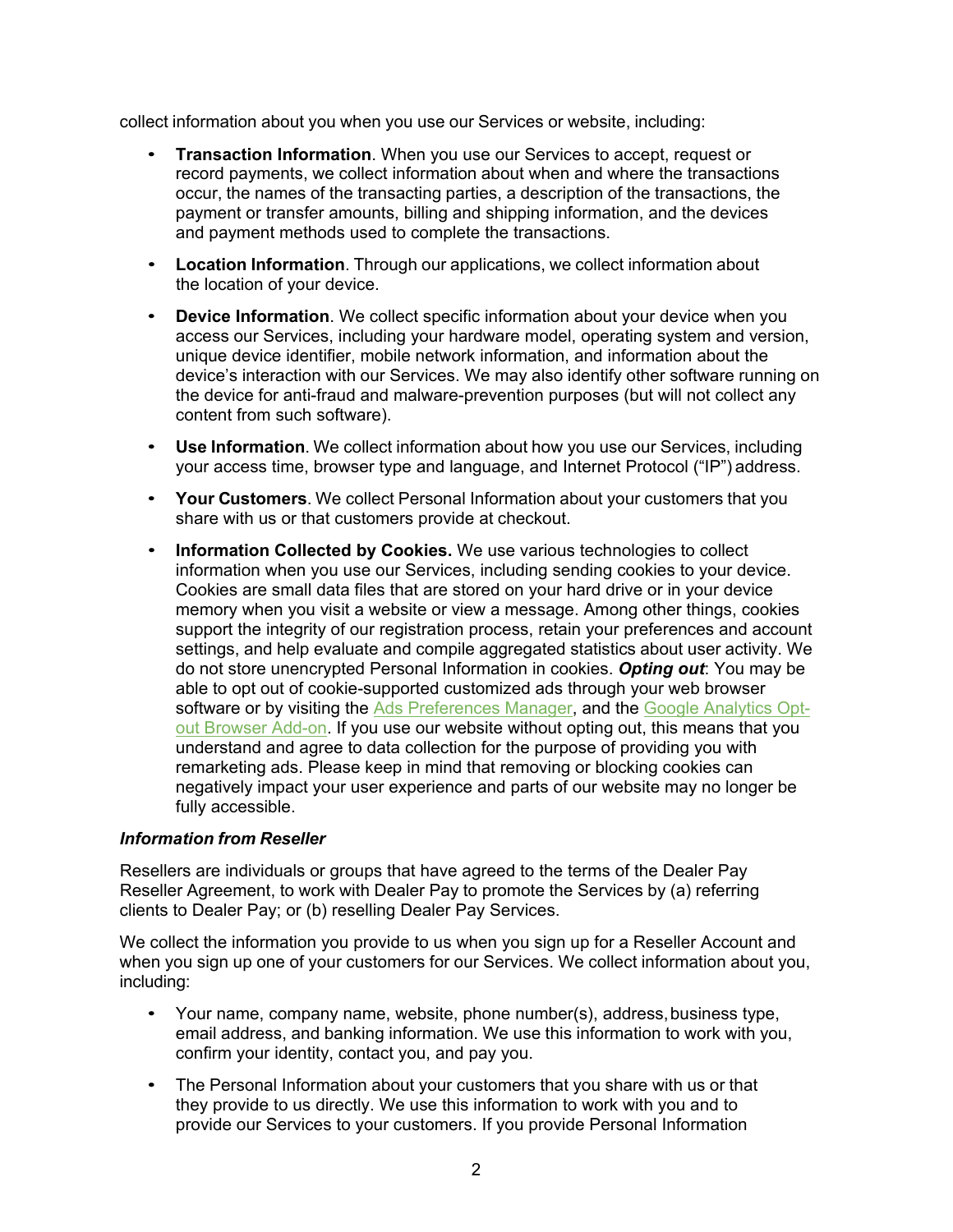belonging to another person, you expressly represent and warrant that you have the authority and right to do so, and that you obtained all appropriate and required consents.

### *Storage of Information*

In order to process transactions and for security and fraud purposes, Dealer Pay requires the storage of certain pieces of information collected during payment acceptance, including, but not limited to, credit card and bank account information, first and last name, street/billing address, city, state, zip code, expiration date and email address.

Current encryption standards and PCI-compliant systems are used and in place at all steps throughout the payment process to provide industry standard protection of cardholder data.

Our normal retention policy is that we retain your information for the period necessary to fulfill the purposes outlined in this Privacy Policy unless a longer retention period is required or permitted by law. Note that if we update the information we have on file for you upon your request or if we allow you to do so yourself through our website, we cannot guarantee that older versions of that information (including outdated or inaccurate versions) will not remain on our systems, including in our backups and archives.

### *Information Collected by Web Beacons*

We also may collect information using web beacons which are electronic images that may be used in our Services or emails. We may use web beacons to deliver cookies, track the number of visits to our website, understand usage and campaign effectiveness, and determine whether an email has been opened and acted upon.

#### *Use of Information*

We may use information we collect about you as follows:

- to provide you with the Services;
- to facilitate communication in accordance with our site's features, and respond to your comments and questions;
- to communicate with you, such as by sending you confirmations, invoices, technical notices, updates, security alerts, and support and administrative messages;
- to contact you about our products and services that may be of interest to you; and
- to operate, maintain, and improve our sites, products, and services, or to resolve technical problems;
- to protect, investigate, and deter against fraudulent, unauthorized, or illegal activity;
- to notify you about changes to the Services or to the terms of use or this Privacy Policy.

#### *Third Party Disclosure*

We do not sell, trade, or otherwise transfer to outside parties your personally identifiable information unless we provide you with advance notice. This does not include website hosting Resellers and other parties who assist us in operating our website, conducting our business, or servicing you, so long as those parties agree to keep this information confidential. We may also release your information when we believe release is appropriate to comply with the law, enforce our site policies, or protect ours or others' rights, property, or safety.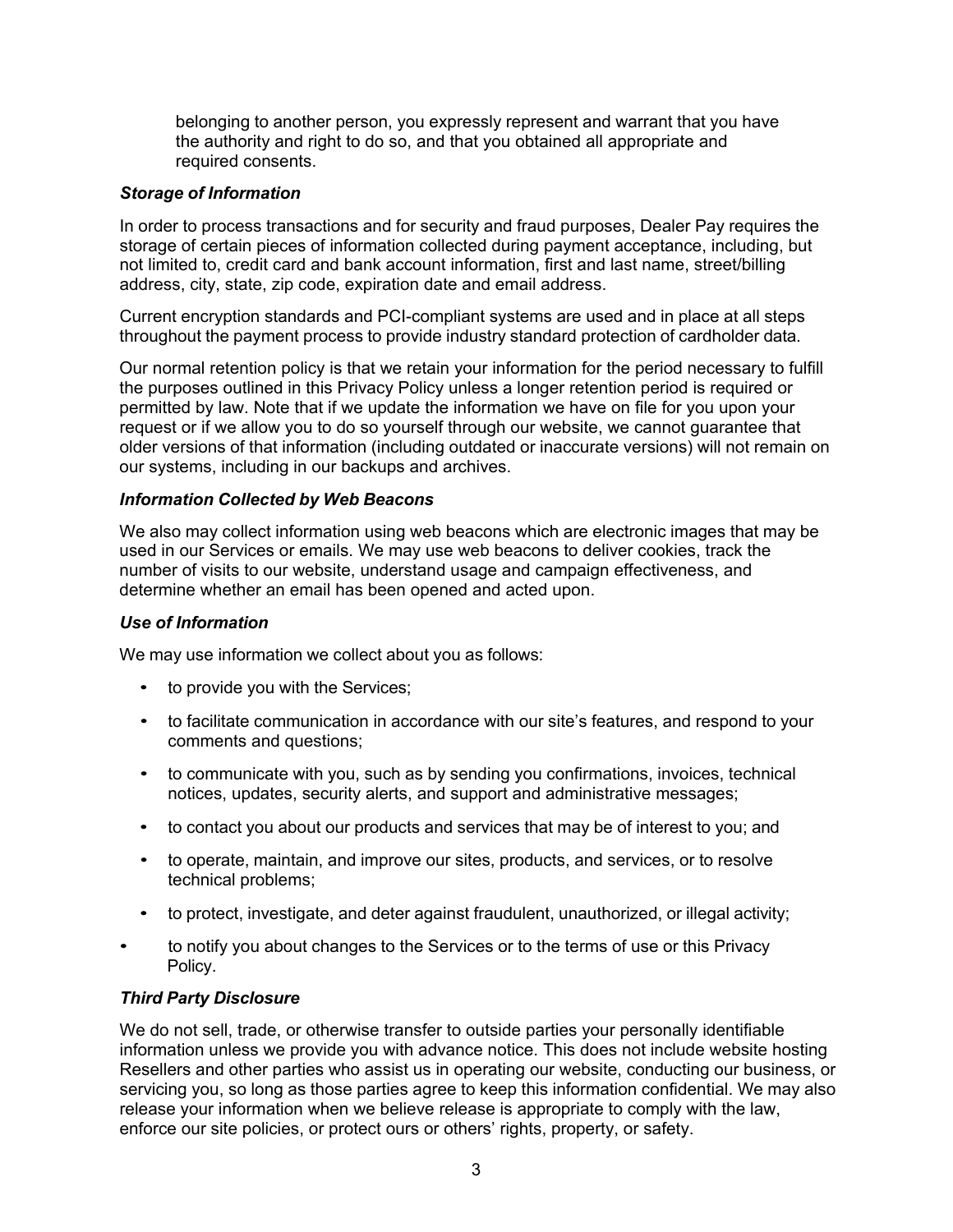# *Sharing of Information*

We may share information about you as follows:

- With Dealer Pay employees, who will only have access to information as needed for performing the functions necessary to deliver Services such as processing transactions, troubleshooting problems and providing customer service;
- With third parties to provide, maintain, and improve our Services, including service providers who access information about you to perform services on our behalf (e.g., fraud prevention, identity verification, and fee collection services), as well as financial institutions, payment networks, payment card associations, DMS companies, and other entities in connection with the payment or money transfer process;
- With third parties that run advertising campaigns, contests, special offers, or other events or activities in connection with our Services;
- With other users of our Services with whom you interact through your own use of our Services. For example, we may share information when you accept a payment, set up an appointment or communicate with your customers;
- In connection with, or during the negotiation of, any merger, sale of company stock or assets, financing, acquisition, divestiture, or dissolution of all or a portion of our business;
- If we believe that disclosure is reasonably necessary (i) to comply with any applicable law, regulation, legal process or governmental request (e.g., from tax authorities), (ii) to protect our rights or property, or the security or integrity of our Services, or (iv) to protect us, users of our Services or the public from harm or potentially prohibited or illegal activities; or
- With your consent

## *Exclusions*

This Privacy Policy applies only to our website and the Services, and does not apply to communications through other channels such as email, instant message, or through social media networks, even if you open such programs or services by clicking a link displayed on the website. Email, social media, and instant messages are not recognized as secure communication forms. Please do not send any information you consider private to us by email or instant message or through social media sites (e.g., Twitter, Facebook, etc.) due to the public nature of such postings.

In addition, we may provide links to third parties' websites, which we do not control. We are not responsible for information that you provide to those third-party sites. We recommend that you review the privacy policies if any provided at those sites.

## *Anonymous and Aggregated Data*

We may use and share anonymized or aggregated data and usage statistics for any purpose, provided that such information does not personally identify you. Anonymized data may be generated by excluding any Personal Information from data containing such Personal Information. Examples of aggregated or statistical data include the total number of visitors to our site, the number of visitors to each page of our site, the geographic locations of site visitors, browsers used to visit the site, and other type of statistical or technical information. Any information which does not personally identify you will not be deemed Personal Information under this Privacy Policy.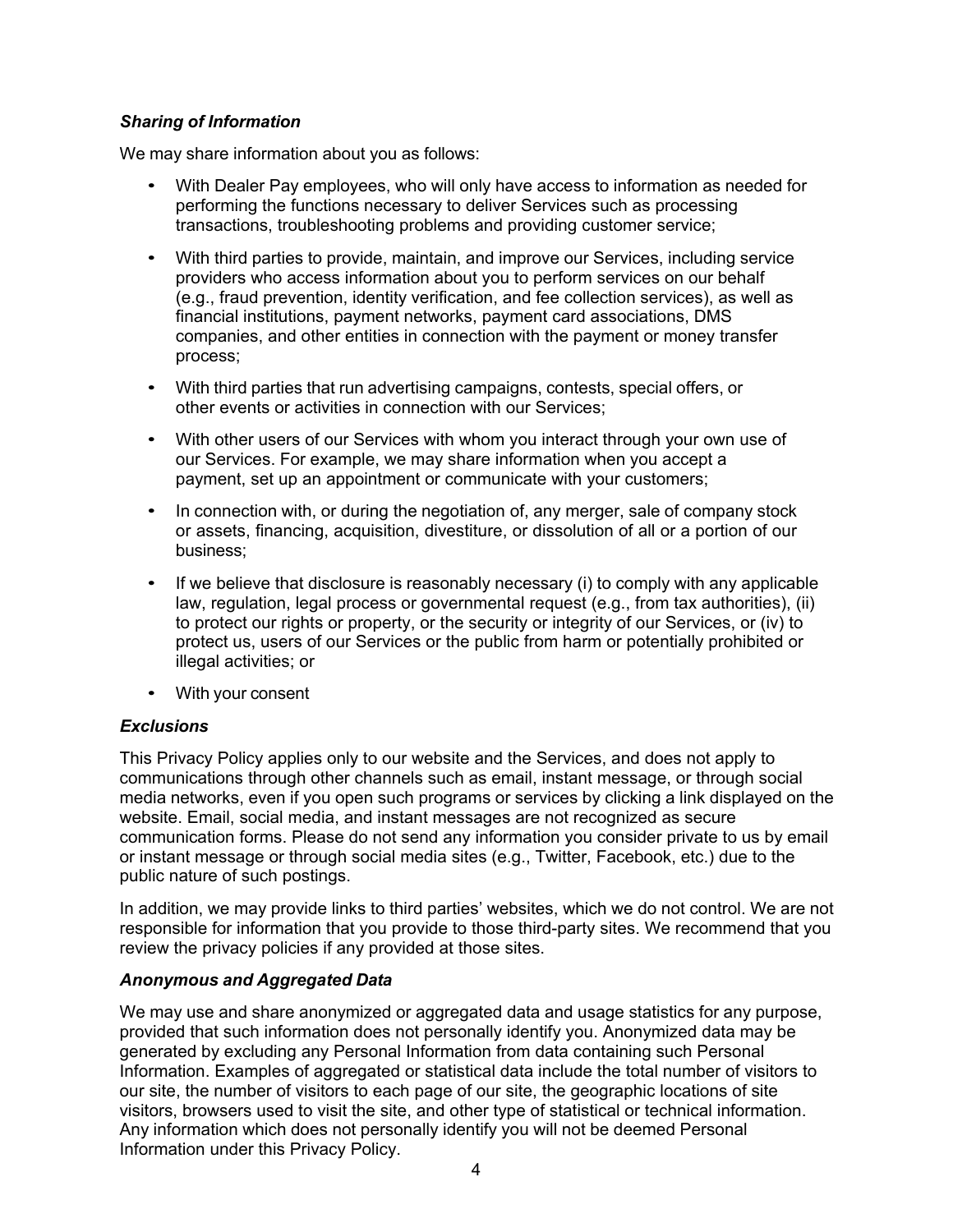# *U.S. Processing*

We are located in the United States. If you are located outside of the United States while accessing the Site (including without limitation if you are located in the European Union), please be advised that your information will be transmitted into the United States and may be stored and processed in the United States, which the European Union has not deemed to provide "adequate" privacy protection according to European Union laws, or elsewhere where we or our affiliates or service providers maintain facilities. You consent to this transfer and represent and warrant to us that you have the right to disseminate your information outside of the country where you are located. We protect the privacy and security of personally identifiable information according to this Privacy Policy regardless of where it is processed or stored. We do not warrant compliance with any laws or regulations of any other country or jurisdiction (including without limitation the European Union's General Data Protection Regulation). If you do not consent to having your information processed and stored in the United States, please do not provide it to us.

# *Updating Information and Opting Out*

We respect your choice of how your information is used and shared. We will use reasonable efforts to provide you with access to your personally identifiable information that we have on file for you upon request, so that you may correct, amend, or delete any inaccurate information, and we will accept requests from you via email to update your information. In addition, If you do not want us to use or share your information for marketing purposes or to inform you about products and services that may be of interest to you, you may notify us by email (or by selecting or deselecting appropriate options presented to you when we collect your information, if such option is provided). We comply with the federal CAN-SPAM Act and you can always opt out of receiving further email correspondence from us in accordance with the law.

## *No Collection from Children*

The Services and our website are not directed at children under the age of thirteen (13), and we do not knowingly request, collect, or maintain personally identifiable information from children, in compliance with the Children's Online Privacy Protection Act (COPPA).

## *California Privacy Rights*

California law permits residents of California to request certain details about information we disclose to third parties for direct marketing purposes. If you are a California resident and would like to request this information, please contact us at the address listed below.

## *Nevada Privacy Rights*

Nevada law permits customers in Nevada to opt-out of the sale of certain kinds of personal information. A sale under Nevada law is the transfer of this personal information to third parties for monetary consideration so these third parties can then re-sell or license the sold information. We do not sell your personal information to third parties as defined in Nevada law. If you are a Nevada resident and wish to opt-out of the sale of your personal information should we change our practices in the future, you must send a request by email to the contact information below.

### *Questions or Comments*

We welcome questions and comments about this Privacy Policy. Questions or comments can be directed to us at the mailing address, email address, or phone number listed below. You can also use these contact methods to update your information or to exercise any of your rights under this Privacy Policy.